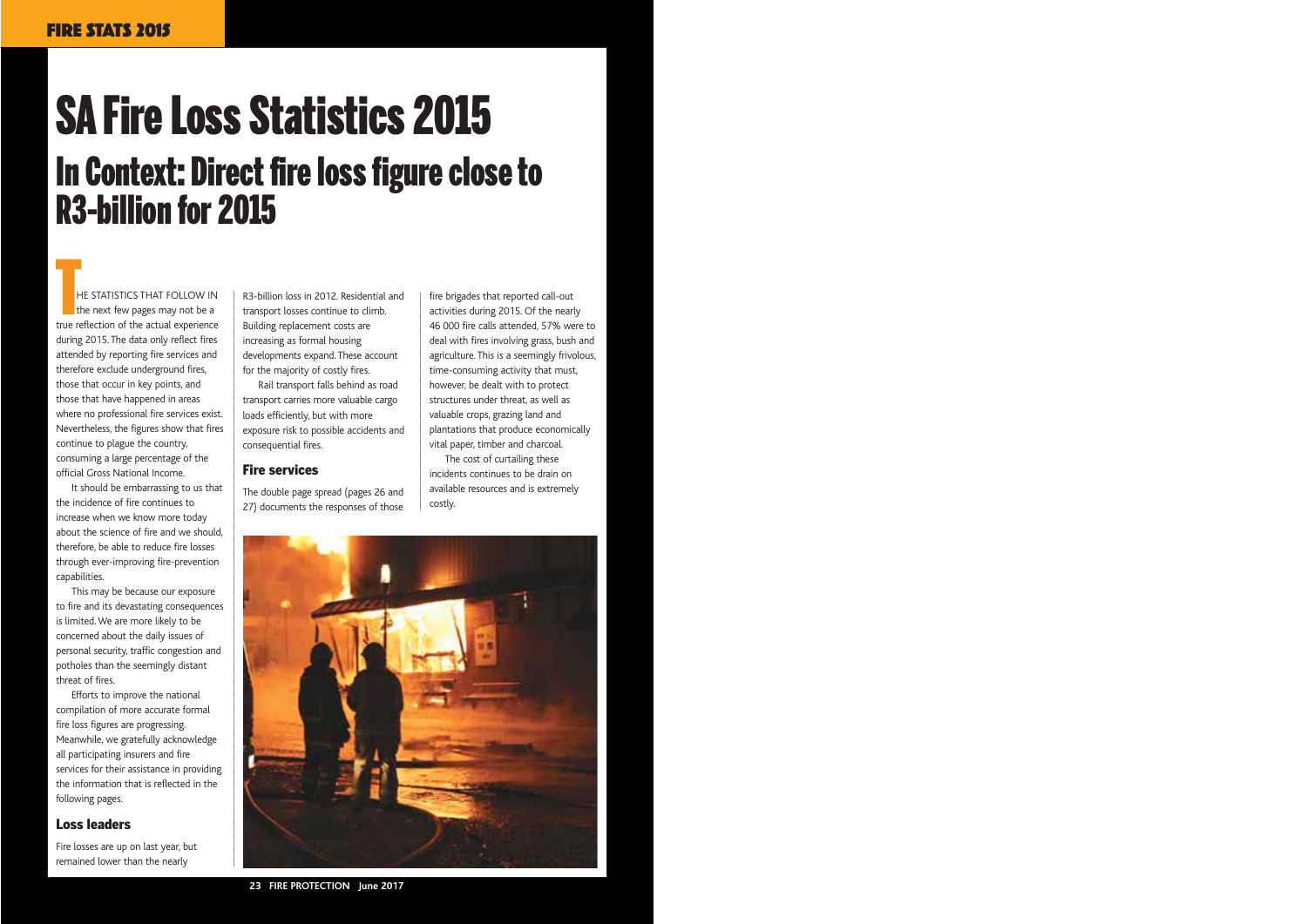#### FIRE STATS 2015



#### **Compared fire deaths 2005 - 2015**



#### **Deaths 2015 by sector**

| Description                  | Adult                    |
|------------------------------|--------------------------|
| Aircraft                     | 3                        |
| <b>Buses</b>                 | 2                        |
| Cars, motorcycles            | 79                       |
| Department stores            | 1                        |
| Dwellings formal             | 82                       |
| Flectronics                  | 1                        |
| <b>Flats</b>                 | 8                        |
| Furniture                    | 1                        |
| Garages and workshops        | 1                        |
| Heavy goods vehicles         | $\overline{4}$           |
| Hotels and boarding houses   | $\overline{1}$           |
| Informal dwellings           | 219                      |
| Miscellaneous fires          | $\overline{2}$           |
| Offices                      | 2                        |
| <b>Restaurants and cafes</b> | 1                        |
| Rubbish, grass and bush      | 24                       |
| <b>Shops</b>                 | 3                        |
| Warehouses                   | $\overline{\phantom{0}}$ |
| <b>Total</b>                 | 436                      |
|                              |                          |

### **Number of fires 2006 - 2015**

| Year | <b>Number of Fires</b> |
|------|------------------------|
| 2006 | 26475                  |
| 2007 | 40582                  |
| 2008 | 35432                  |
| 2009 | 40481                  |
| 2010 | 26574                  |
| 2011 | 37721                  |
| 2012 | 41481                  |
| 2013 | 42343                  |
| 2014 | 46187                  |
| 2015 | 45784                  |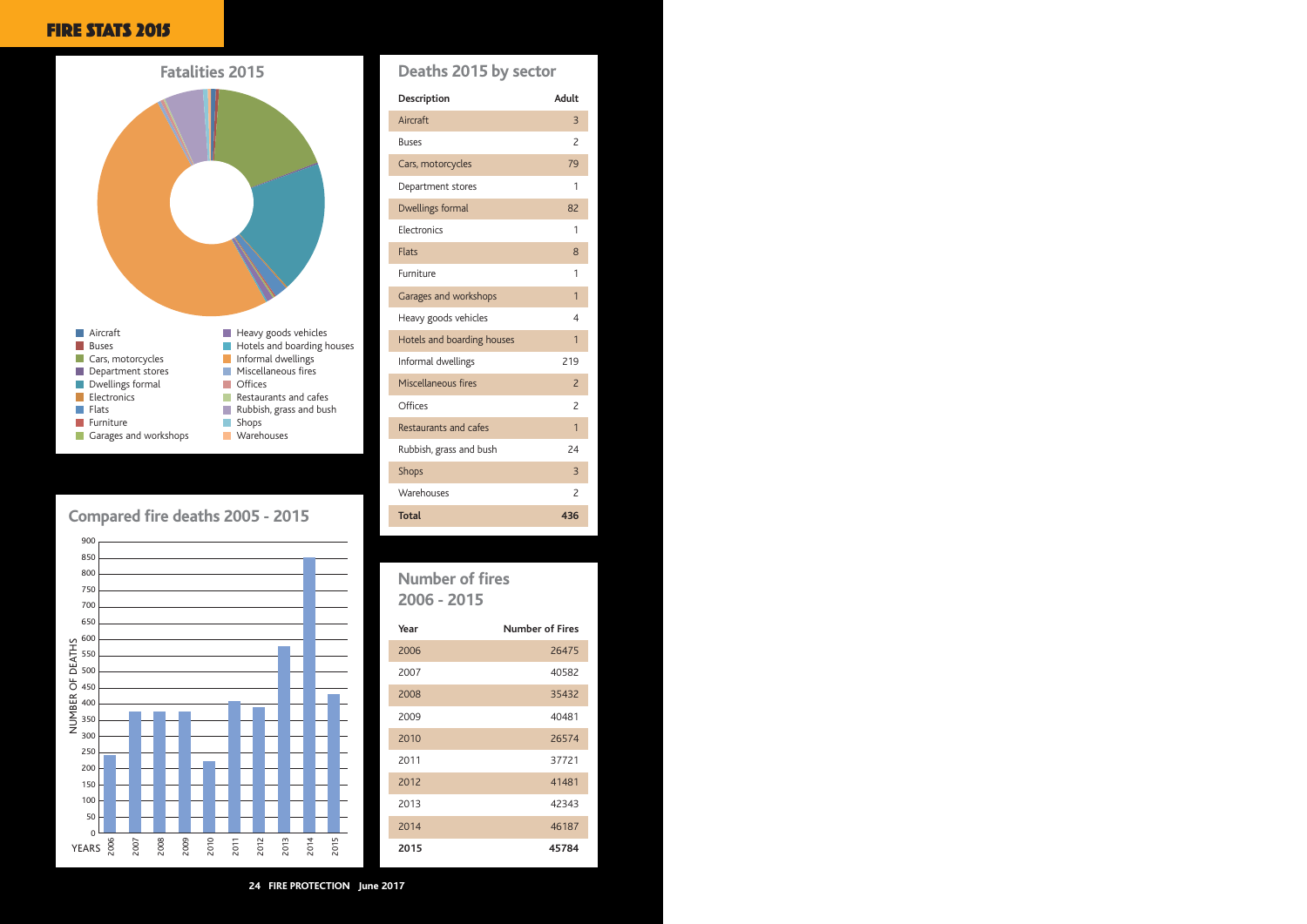| <b>BRIGADE CALLS 2015</b>                                   |                 |                |                         | RESIDENTIAL    |                          |                        |                            |                          | PUBLIC ASSEMBLY                         |                               |               |                               | COMMERCIAL                                                 |                |                          | STORAGE |                          |                            |        |                |                |               | <b>INDUSTRY</b>          |                |                                   |                                        |                        |                                            |                            | TRANSPORT                    |                                   |                               | OTHER                    |                                                                             |  |
|-------------------------------------------------------------|-----------------|----------------|-------------------------|----------------|--------------------------|------------------------|----------------------------|--------------------------|-----------------------------------------|-------------------------------|---------------|-------------------------------|------------------------------------------------------------|----------------|--------------------------|---------|--------------------------|----------------------------|--------|----------------|----------------|---------------|--------------------------|----------------|-----------------------------------|----------------------------------------|------------------------|--------------------------------------------|----------------------------|------------------------------|-----------------------------------|-------------------------------|--------------------------|-----------------------------------------------------------------------------|--|
|                                                             |                 |                |                         |                |                          | INSTITU-<br>TIONAL     |                            |                          | $\boldsymbol{\check{e}}^C$              |                               |               |                               |                                                            |                |                          |         |                          |                            |        |                |                |               |                          |                |                                   |                                        | INDOR                  |                                            |                            |                              |                                   |                               |                          |                                                                             |  |
|                                                             |                 |                |                         |                |                          |                        |                            |                          |                                         |                               |               |                               |                                                            |                |                          |         |                          |                            |        |                |                |               |                          |                |                                   | Tines (su                              |                        |                                            |                            |                              |                                   |                               |                          |                                                                             |  |
|                                                             |                 |                |                         |                |                          |                        |                            |                          |                                         |                               |               |                               |                                                            |                |                          |         |                          |                            |        |                |                |               |                          |                |                                   |                                        |                        |                                            |                            |                              |                                   |                               |                          |                                                                             |  |
| ABAQULUSI MUNICIPALITY (Vryheid)                            | 17 <sup>2</sup> | $\sim$         |                         | $\sim$         |                          | $\sim$                 | <b>Contract Contract</b>   | $\sim$                   | <b>Contract</b><br><b>Contract</b>      | $\sim$                        | $\sim$        | $\sim$ $-$                    | <b>Contract Contract</b>                                   |                | <b>Contract Contract</b> |         | $\sim$                   | $\sim$                     |        |                |                |               |                          |                |                                   |                                        |                        |                                            | <b>Contract Contract</b>   | <b>Contract Contract</b>     | <b>Contract</b>                   | and the state of the state of |                          | $    17$                                                                    |  |
| BITOU - PLETTENBURG BAY PROTECTION SERVICES                 | $\mathbf{q}$    |                |                         |                |                          |                        |                            |                          |                                         |                               |               |                               |                                                            |                |                          |         |                          | $\overline{2}$             |        |                |                |               |                          |                |                                   |                                        |                        |                                            |                            |                              | $\sim$                            | 57<br>25                      | $\sim$                   | 3 151                                                                       |  |
| <b>BUFFALO CITY MUNICIPALITY(Bisho)</b>                     |                 |                |                         |                |                          |                        |                            |                          |                                         |                               |               |                               |                                                            |                | $\overline{2}$           |         | $\mathbf{1}$             |                            |        |                |                |               |                          |                |                                   |                                        |                        |                                            |                            |                              |                                   | 714                           |                          | 1679<br>239                                                                 |  |
| <b>CAMDEBOO FIRE DEPARTMENT (Graff Reinet)</b>              | 9               |                |                         |                |                          |                        |                            |                          |                                         |                               |               |                               |                                                            |                |                          |         |                          |                            |        |                |                |               |                          |                |                                   |                                        |                        |                                            |                            |                              |                                   | 31                            |                          | 7 79                                                                        |  |
| <b>CAPE TOWN METRO COUNCIL</b>                              | 1409            | 1462           |                         | 15             | -26                      |                        |                            |                          | $\overline{4}$                          | 48                            | 83            | 115                           | 21<br>39                                                   | -9             | 45                       |         | -5                       | 10 <sup>°</sup>            | 12     |                | - 7            | 13            |                          |                |                                   |                                        | 11                     | 496<br>-24                                 | 50                         | 10<br>16                     | $\overline{2}$                    | 8352<br>21                    |                          | 15 655 13236                                                                |  |
| DIHLABENG PROTECTION SERVICES(Bethlehem)                    |                 |                |                         |                |                          |                        |                            |                          |                                         |                               |               |                               |                                                            |                |                          |         |                          |                            |        |                |                |               |                          |                |                                   |                                        |                        |                                            |                            |                              |                                   |                               |                          | 21<br>90                                                                    |  |
| Dr RUTH S. MOMPATI FIRE DEPARTMENT (Naledi)                 |                 |                |                         |                |                          |                        |                            |                          |                                         |                               |               |                               |                                                            |                |                          |         |                          |                            |        |                |                |               |                          |                |                                   |                                        |                        |                                            |                            |                              |                                   |                               |                          | 327                                                                         |  |
| EKURHULENI METROPOLITAN MUNICIPALITY                        | 489             | 575            |                         |                |                          |                        |                            |                          |                                         | 11                            |               |                               |                                                            | 28             | 33                       |         | 20                       | 11                         |        |                |                |               |                          |                |                                   |                                        |                        |                                            |                            | 15                           |                                   | 26                            |                          | 2443<br>19                                                                  |  |
| <b>EMFULENI MUNICIPALIT FIRE &amp; EMS(Vanderbijlpark)</b>  |                 |                |                         |                |                          |                        |                            |                          |                                         |                               |               |                               |                                                            |                |                          |         |                          |                            |        |                |                |               |                          |                |                                   |                                        |                        |                                            |                            |                              |                                   |                               |                          | 61                                                                          |  |
| <b>EMNAMBITHI PROTECTION SERVICES (Ladysmith)</b>           | 12              |                |                         |                |                          |                        |                            |                          |                                         |                               |               |                               |                                                            |                |                          |         |                          |                            |        |                |                |               |                          |                |                                   |                                        |                        |                                            |                            |                              |                                   |                               |                          | 139                                                                         |  |
| ETHEKWINI UNICITY MUNICIPALITY                              | 643             |                |                         |                |                          |                        |                            |                          |                                         |                               |               |                               |                                                            | 19             | 42                       |         |                          | $\overline{4}$             | 17     |                |                |               |                          |                |                                   |                                        |                        |                                            |                            |                              |                                   | 5187                          |                          | 506<br>7998                                                                 |  |
| <b>GOVEN MBEKI FIRE DEPARTMENT (Secunda)</b>                |                 |                |                         |                |                          |                        |                            |                          |                                         |                               |               |                               |                                                            |                |                          |         |                          |                            |        |                |                |               |                          |                |                                   |                                        |                        |                                            |                            |                              |                                   |                               |                          | 13<br>497                                                                   |  |
| HIBISCUS COAST MUNICIPALITY (Port Shepstone)                |                 | $-12$          |                         |                |                          |                        |                            |                          |                                         |                               |               |                               |                                                            |                |                          |         |                          | - 2                        |        |                |                |               |                          |                |                                   |                                        |                        |                                            |                            |                              |                                   | 473<br>78                     |                          | 95 1419                                                                     |  |
| <b>INKOSI LANGALIBALELE MUNICIPALITY</b>                    |                 |                |                         |                |                          |                        |                            |                          |                                         |                               |               |                               |                                                            |                |                          |         |                          |                            |        |                |                |               |                          |                |                                   |                                        |                        |                                            |                            |                              |                                   | -36                           |                          | 56<br>$\mathbf{1}$                                                          |  |
| <b>JOHANNESBURG EMS</b>                                     | 408             |                |                         |                |                          |                        |                            |                          |                                         |                               |               |                               |                                                            | <sup>2</sup>   | $\overline{2}$           |         | -5                       |                            |        |                |                |               |                          |                |                                   |                                        | 20                     |                                            |                            |                              |                                   | 1244<br>11                    | $\overline{4}$           | 110 2407                                                                    |  |
| KHARA HAIS FIRE DEPARTMENT (Upington)                       | 22              |                |                         |                |                          |                        |                            |                          |                                         |                               |               |                               |                                                            |                |                          |         |                          |                            |        |                |                |               |                          |                |                                   |                                        |                        |                                            |                            |                              |                                   | 22<br>30                      | $\sim$                   | $-$ 133                                                                     |  |
| <b>KNYSNA MUNICIPALITY</b>                                  |                 |                |                         |                |                          |                        |                            |                          |                                         |                               |               |                               |                                                            |                |                          |         |                          |                            |        |                |                |               |                          |                |                                   |                                        |                        |                                            |                            |                              |                                   |                               |                          | - 9<br>$\sim$                                                               |  |
| KOUGA MUNICIPALITY (Jeffrey's Bay)                          | 35              |                |                         |                |                          |                        |                            |                          |                                         |                               |               |                               |                                                            |                |                          |         |                          |                            |        |                |                |               |                          |                |                                   |                                        |                        |                                            |                            |                              |                                   |                               |                          | 200<br>-3-                                                                  |  |
| <b>KWA-DUKUZA FIRE DEPARTMENT (Ballito)</b>                 | 41              |                |                         |                |                          |                        |                            |                          |                                         |                               |               |                               |                                                            |                |                          |         |                          |                            |        |                |                |               |                          |                |                                   |                                        |                        |                                            |                            |                              |                                   |                               |                          | 282                                                                         |  |
| LANGEBERG FIRE DEPARTMENT                                   |                 |                |                         |                |                          |                        |                            |                          |                                         |                               |               |                               |                                                            |                | $\overline{1}$           |         |                          |                            |        |                |                |               |                          |                |                                   |                                        |                        |                                            |                            |                              |                                   |                               |                          | 127<br>$\overline{7}$                                                       |  |
| LEKWA-TEEMANE FIRE DEPARTMENT (Bloemhof)                    | 40              |                |                         |                |                          |                        |                            |                          |                                         |                               |               |                               |                                                            |                |                          |         |                          |                            |        |                |                |               |                          |                |                                   |                                        |                        |                                            |                            |                              |                                   |                               | -15                      | 285<br>$\sim$                                                               |  |
| LUKHANJE FIRE & EMS(Queenstown)<br>MADIBENG FIRE DEPARTMENT | 27<br>35        |                |                         |                |                          |                        |                            |                          |                                         |                               |               |                               |                                                            |                |                          |         |                          |                            |        |                |                |               |                          |                |                                   |                                        |                        |                                            |                            |                              |                                   |                               |                          | 5 117<br>155<br>$\overline{4}$                                              |  |
| <b>MAKANA LOCAL MUNICIPALITY</b>                            | 17              |                |                         |                |                          |                        |                            |                          |                                         |                               |               |                               |                                                            |                |                          |         |                          |                            |        |                |                |               |                          |                |                                   |                                        |                        |                                            |                            |                              |                                   |                               |                          | 99                                                                          |  |
| MALUTI A-PHOFUNG FIRE DEPARTMENT                            | 5               |                |                         |                |                          |                        |                            |                          |                                         |                               |               |                               |                                                            |                |                          |         |                          |                            |        |                |                |               |                          |                |                                   |                                        |                        |                                            |                            |                              |                                   |                               |                          | 22                                                                          |  |
| MANGAUNG LOCAL MUNICIPALITY                                 | 127             |                |                         |                |                          |                        |                            |                          |                                         |                               | -11           | 10                            |                                                            |                | - 5                      |         |                          |                            |        |                |                |               |                          |                |                                   |                                        |                        |                                            |                            |                              |                                   | 519                           |                          | 907                                                                         |  |
| <b>MANTSOPA MUNICIPALITY</b>                                | 40              |                |                         |                |                          |                        |                            |                          |                                         |                               |               |                               |                                                            |                |                          |         |                          |                            |        |                |                |               |                          |                |                                   |                                        |                        |                                            |                            |                              |                                   | 117                           |                          | 188<br>-8                                                                   |  |
| <b>MBOMBELA MUNICIPALITY</b>                                | 20              |                |                         |                |                          |                        |                            |                          |                                         |                               |               |                               |                                                            |                |                          |         |                          |                            |        |                |                |               |                          |                |                                   |                                        |                        |                                            |                            |                              |                                   | 254<br>73                     |                          | 325<br>- 6                                                                  |  |
| MIDVAAL FIRE DEPARTMENT                                     | 19              |                |                         |                |                          |                        |                            |                          |                                         |                               |               |                               |                                                            |                |                          |         |                          |                            |        |                |                |               |                          |                |                                   |                                        |                        |                                            |                            |                              |                                   | 404                           |                          | 4 478                                                                       |  |
| MOGALAKWENA MUNICIPALITY                                    | 33 <sup>2</sup> | 27             | $\overline{\mathbf{3}}$ | $\overline{2}$ | $\sim$                   | $\sim$                 | $\sim$                     | $\sim$                   | $\sim$ $-$                              | <b>Common</b>                 |               |                               | $5 \quad 1 \quad 5 \quad 2 \quad -$                        |                | $-3$                     |         | 4                        | $\overline{7}$             | $\sim$ |                | $-$            | $\sim$<br>$-$ | $\mathbf{1}$             | $\overline{1}$ | $\alpha$ and $\alpha$             | $\overline{\mathbf{3}}$<br>$\sim 1000$ | $\alpha = 0.01$        | 23                                         | $4$ 10                     | $\sim$ $ \sim$               | $-$ 126<br>$\sim$ $ \sim$         | 26                            |                          | $- 1 288$                                                                   |  |
| MOSSEL BAY FIRE & RESCUE                                    |                 | 23 50          |                         |                |                          |                        |                            |                          |                                         |                               |               |                               | . 2 1 - .                                                  |                | <b>Service</b> Service   |         |                          |                            |        |                |                |               |                          |                |                                   |                                        | $\sim$ $-$             | $\blacksquare$<br><b>Contract</b>          | <b>Service</b>             | $\sim$ $ \sim$               | the company of the company        |                               |                          | $- 1 84$                                                                    |  |
| MSUKALINGWA FIRE DEPARTMENT(Ermelo)                         | 19              |                |                         |                | $\sim$ $-$               | $\sim$ $-$             |                            |                          | $   -$ 1 3 3                            |                               |               |                               | $- - 1$                                                    |                | $ -$ 1                   |         |                          | $\sim$                     |        |                |                | $\Omega$      | $\sim 100$               |                |                                   | $   1$ 13                              |                        |                                            |                            | $7 - 4 - -$                  | $- 64$                            |                               | $\overline{\mathbf{3}}$  | 53 10 214                                                                   |  |
| <b>NELSON MANDELA METRO(Port Elizabeth)</b>                 | 402             | - 397          |                         |                | $\overline{2}$           | 25                     |                            |                          |                                         |                               |               |                               |                                                            |                | $7$ 13                   |         | $2^{\circ}$              |                            |        |                |                |               | $\overline{2}$           |                | -9<br>- 3                         |                                        | 11                     | 103<br>- 5                                 | 21                         |                              |                                   | 2 1373                        |                          | 122 2562                                                                    |  |
| NEWCASTLE PROTECTION SERVICES                               |                 | 72 51          | $\overline{2}$          | $\sim$ $ \sim$ |                          |                        |                            |                          |                                         |                               |               |                               | ----------2 1 1 --                                         |                | $-1$ $1$                 |         |                          | $\sim$                     |        |                | $1 - -$        | $\sim 100$    | $-$ 2                    |                |                                   |                                        | $ -$ 1 $-$ 34 1 2 $-$  |                                            |                            |                              | $1 - 613$                         |                               |                          | $-$ 12 116 913                                                              |  |
| POLOKWANE MUNICIPALITY (Pietersburg)                        |                 | 84 28          |                         | $\overline{4}$ | $\overline{4}$           | $-5$                   | $\overline{\mathbf{2}}$    | $\sim$ 1                 | $2 \t3 \t3$                             |                               | $1 \quad 9$   |                               | $-1$ $-$                                                   |                | $1 - 1$                  |         |                          |                            |        |                |                |               |                          |                | <b>Common</b>                     | 25<br><b>Contract Contract</b>         | $-200$                 | $\blacksquare$                             | $\overline{7}$             | <b>Contract</b>              | $-340$<br>$\overline{4}$          |                               | $\sim$ $ \sim$           | $ -$ 729                                                                    |  |
| POTCHEFSTROOM EMS                                           | $\sim 100$      |                |                         |                |                          |                        | $\overline{\phantom{0}}$   | $\sim$                   | $\sim$                                  |                               |               | $\sim$                        |                                                            |                |                          |         |                          |                            |        |                |                |               |                          |                |                                   |                                        |                        |                                            |                            |                              |                                   |                               |                          | $-3$                                                                        |  |
| SALDANHA BAY FIRE DEPARTMENT                                | 21 47           |                |                         |                |                          |                        | $\sim$ $ \sim$             | $\sim 100$               | $\sim$                                  | $\sim$ 1 $\sim$ $\sim$        | <b>Common</b> | $\overline{\phantom{a}}$ 8    | $\sim$ $-$                                                 | 14             |                          |         |                          |                            |        |                |                |               |                          |                |                                   | 13<br>$\sim$ $-$                       | $\sim$ $ \sim$         | $\sim$                                     |                            | $\sim$ $ \sim$<br>$\sim$ $-$ |                                   | $- 157$                       | $\sim$ $ \sim$           | $-264$                                                                      |  |
| SETSOTO FIRE DEPARTMENT                                     | $\sim$ 10 $\pm$ |                |                         |                | the company              |                        | the company of the company |                          | <b>Contract Contract</b>                | and the state of the state of |               | and the state of the state of | <b>Service</b>                                             |                |                          |         |                          |                            |        |                |                |               |                          |                |                                   | $\sim$                                 | $\sim$                 | $\sim$<br>$\sim$                           | $\sim$                     | $\sim 100$                   | $- 17$<br>$\sim$ $ \sim$          |                               | <b>Contract Contract</b> | $ -$ 19                                                                     |  |
| STELLENBOSCH FIRE DEPARTMENT                                |                 | $3 \t 10$      |                         | - 3            | $\sim$                   |                        |                            |                          |                                         |                               |               |                               | . 2 2 - - -                                                |                | the contract of          |         |                          |                            |        |                |                |               |                          |                |                                   |                                        |                        | $2 - 2$                                    | and the state of the state |                              | $\overline{2}$<br><b>Contract</b> | 160                           |                          | $- 6$ 191                                                                   |  |
| STEVE TSHWETE FIRE DEPARTMENT(Hendrina)                     | 5 <sup>5</sup>  |                |                         |                |                          |                        | $\overline{2}$             | <b>Contract Contract</b> | and the state of the state of the state |                               |               |                               |                                                            |                |                          |         |                          |                            |        |                |                |               |                          |                | $\sim$ $-$                        | $\sim$                                 | $-3$                   | $\overline{1}$<br><b>Contract Contract</b> | $\sim$ $-$                 | $\sim$ $-$                   |                                   | $-59$                         |                          | $- 70$                                                                      |  |
| STEVE TSHWETE FIRE DEPARTMENT(Middleburg)                   | 11              |                |                         |                |                          |                        |                            |                          |                                         |                               |               |                               |                                                            |                |                          |         |                          | 11                         |        |                |                |               |                          |                |                                   |                                        |                        |                                            |                            |                              |                                   | 40                            |                          | $- 100$                                                                     |  |
| THABO MOFUTSANYANA DISTRICT MUNICIPALITY 42                 |                 | 28             |                         |                | $\overline{1}$           | $\sim$ 100 $-$ 100 $-$ | $\sim$ $-$                 | $\sim$ $-$               |                                         | $\sim$ $-$                    | $\sim$ $-$    | $\sim$ $-$                    | $\overline{1}$<br><b>Contract</b>                          |                |                          |         |                          | $\sim$                     |        |                |                | $\sim$ $-$    | $\sim$ $-$               |                | $\sim$                            | $\sim$ $-$<br>$\sim$ $-$               |                        |                                            | $\overline{\mathbf{3}}$    | and the contract of the con- | $- 179$                           |                               | $\sim$ $-$               | $- 21 282$                                                                  |  |
| TSHWANE METRO MUNICIPALITY (Pretoria)                       | 727             | 364            | 28                      |                |                          |                        |                            |                          | 10 <sup>°</sup>                         | 16                            | 14 122        |                               | $\overline{2}$<br>$\overline{4}$                           | 8              | $6^{\circ}$              |         | 4                        | $\overline{\phantom{a}}$ 3 |        | $\overline{2}$ |                |               | $\overline{2}$           | $\overline{4}$ | $-6$                              | - 3                                    | 10 <sup>1</sup><br>246 | - 29                                       | - 34                       |                              | 10 <sup>°</sup>                   | 1 2349                        |                          | 198 4234                                                                    |  |
| <b>UBUHLEBEZWE FIRE DEPARTMENT(Ixopo)</b>                   | 29              | $\overline{2}$ |                         | $\sim$         | $\sim$                   |                        | $\sim$                     | $\sim$                   | $\sim$                                  | $\sim$                        | $\sim$        | $\sim$ $-$                    | $\sim$<br>$\sim$                                           | $\sim$ 10 $\,$ |                          |         |                          | $\sim$                     |        |                |                |               | $\sim$                   | $\sim$         | $\sim$                            | $\sim$<br>$\sim$                       | $\sim$ $ \sim$         | $\overline{\mathbf{2}}$<br>$\sim$          | $\sim$ $ \sim$             | <b>Contract Contract</b>     | $-$ 31<br>$\sim$ $ \sim$          | $\overline{\mathbf{2}}$       |                          | $-268$                                                                      |  |
| <b>UMHLATHUZE MUNICIPALITY (Empangeni)</b>                  | 38              | 36             | $\overline{4}$          | $\overline{1}$ |                          | $2 \t2$                |                            |                          |                                         |                               |               | $5 \t2$                       | $\overline{1}$                                             |                | $\overline{1}$           |         |                          |                            |        |                | $\overline{2}$ |               |                          |                | $2 \t2 \t2$                       |                                        |                        | 24                                         | $\overline{4}$             |                              | $\overline{1}$                    | 378<br>13 <sup>°</sup>        |                          | 1 24 545                                                                    |  |
| <b>WEST COAST DISTRICT COUNCIL</b>                          | 101             | 97             |                         | <b>Service</b> | 25                       | $\overline{1}$         |                            |                          |                                         |                               |               |                               | $    1$ $ 8$ $  -$                                         | 17             | $\sim 100$               |         | $\overline{\phantom{0}}$ |                            |        |                |                |               |                          |                | <b>Contract Contract Contract</b> | 13<br>$\sim$ $ \sim$                   | $\sim 100$             | $\sim 100$<br><b>Contract Contract</b>     | 33 <sup>2</sup>            |                              | $   470$                          |                               | $\sim$ $ \sim$           | $-37$ 803                                                                   |  |
| WITZEBURG FIRE DEPARTMENT(Tulbagh)                          | 38              | 28             |                         |                | <b>Contract Contract</b> | <b>Contract</b>        | <b>Contract</b>            |                          |                                         |                               |               |                               | . And the state of the state $\sim$ 2011 and 2011 and 2011 |                | $4 -$                    |         |                          |                            |        |                |                |               | <b>Contract Contract</b> |                |                                   |                                        |                        |                                            |                            | $6 - - - - 126$              |                                   | 128                           | 145                      | $6$ 489                                                                     |  |
| <b>TOTAL</b>                                                | 5496 5448       |                |                         |                |                          |                        |                            |                          |                                         |                               |               |                               | 326 56 89 147 60 8 13 24 144 196 460 47 83 127 174         |                |                          |         | 48 73 48                 |                            |        |                |                |               |                          |                |                                   |                                        |                        |                                            |                            |                              |                                   |                               |                          | 9 20 32 35 29 56 72 240 4 158 2648 124 355 12 62 8 25882 439 258 2274 45784 |  |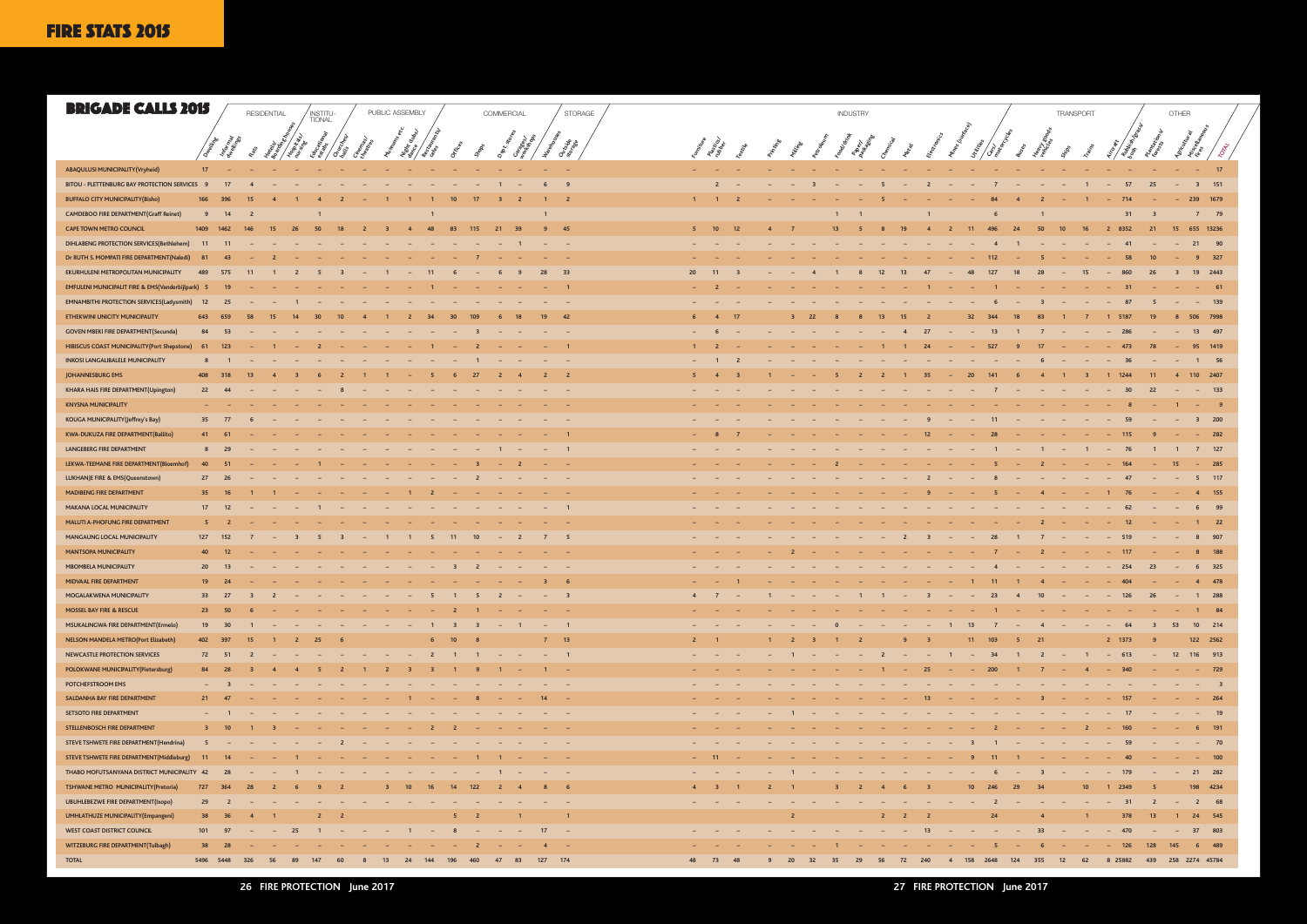#### **Fire losses 2015**

| <b>DESCRIPTION</b>                   | <b>SMOKING</b> | <b>ELECTRICAL</b> | <b>OPEN FLAMES</b> | <b>COOKING</b> | <b>HEATING</b> | <b>WELDING</b> | <b>LIGHTNING</b> | <b>ARSON</b>    | <b>UNREST</b>  | <b>UNDETERMINED</b> | <b>OTHER</b>   | <b>TOTAL</b>    | <b>RAND DAMAGE</b> |
|--------------------------------------|----------------|-------------------|--------------------|----------------|----------------|----------------|------------------|-----------------|----------------|---------------------|----------------|-----------------|--------------------|
| Dwellings formal                     | 146            | 862               | 879                | 372            | 265            | 43             | 30               | 237             | 9              | 2127                | 526            | 5496            | 997647018          |
| Informal dwellings                   | 145            | 584               | 1258               | 322            | 181            | 14             | 32               | 285             | $\overline{2}$ | 2240                | 385            | 5448            | 132525415          |
| Flats                                | 17             | 78                | 42                 | 43             | 16             |                | $\overline{2}$   | 12              | $\overline{0}$ | 82                  | 32             | 326             | 26808200           |
| Hotels and boarding houses           |                | 19                | 10 <sup>°</sup>    | $\overline{A}$ | $\overline{3}$ | $\overline{0}$ | $\mathbf{O}$     |                 | $\overline{0}$ | 10 <sup>°</sup>     | 8              | 56              | 29454200           |
| Hospitals and nursing homes          |                | 24                | $\overline{4}$     | 2              |                | $\Omega$       | $\Omega$         |                 | $\overline{0}$ | 36                  | 17             | 89              | 14629700           |
| Educational establishments           |                | 20                | 28                 |                |                |                | $\Omega$         | 20              | $\mathbf{0}$   | 43                  | 21             | 147             | 65408800           |
| Churches and halls                   |                | 12                | 9                  | $\mathcal{B}$  |                | $\Omega$       | $\Omega$         | 5               | $\overline{0}$ | 23                  |                | 60              | 13444100           |
| Cinemas and theatres                 | $\Omega$       | $\overline{2}$    | 3                  | $\Omega$       |                | $\Omega$       | $\Omega$         | $\Omega$        | $\overline{0}$ |                     |                | 8               | 7050               |
| Museums, libraries and art galleries | $\Omega$       | $\mathcal{R}$     |                    | $\Omega$       |                |                | $\Omega$         | $\overline{2}$  | $\overline{0}$ |                     | $\mathcal{R}$  | 13              | 382600             |
| Night clubs and dance halls          |                | 6                 | 3                  | $\Omega$       |                |                | $\Omega$         |                 | $\Omega$       | 8                   |                | 24              | 2625000            |
| Restaurants and cafes                |                | 30                | 23                 | 44             | 6              |                | $\Omega$         | $\overline{4}$  |                | 26                  | $\overline{9}$ | 144             | 45185500           |
| Offices                              |                | 60                | 21                 | $\overline{3}$ |                |                |                  | 15 <sup>2</sup> | $\overline{0}$ | 44                  | 37             | 196             | 34624160           |
| Shops                                | 9              | 122               | 64                 | 31             | 15             |                |                  | 46              | 6              | 129                 | 31             | 460             | 60794150           |
| Department stores                    |                | 15                | 3                  |                |                |                | $\Omega$         | 5               | $\overline{0}$ | 10 <sup>°</sup>     | 6              | 47              | 13578500           |
| Garages and workshops                |                | 19                | 19                 | $\Omega$       |                |                | $\Omega$         | $\Omega$        | $\overline{0}$ | 18                  | 11             | 83              | 25255000           |
| Warehouses                           |                | 16                | $\mathsf{q}$       |                |                |                | $\Omega$         | $\overline{9}$  | $\overline{0}$ | 74                  | 10             | 127             | 189085900          |
| Outside storage                      |                | 9                 | 42                 |                |                |                |                  | 21              | $\overline{0}$ | 80                  | 10             | 174             | 13908900           |
| Furniture                            |                |                   | 8                  | $\Omega$       |                |                | $\Omega$         | $\overline{4}$  | $\Omega$       | 23                  |                | 48              | 8920680            |
| Plastics and rubber                  |                |                   | 30                 | $\Omega$       |                |                | $\Omega$         | $\overline{2}$  | $\overline{0}$ | 19                  | 8              | 73              | 29675800           |
| <b>Textile</b>                       |                | $\alpha$          | -5                 | $\Omega$       |                | $\Omega$       | $\Omega$         | $\Omega$        | $\overline{0}$ | 13                  | $\mathsf{q}$   | 48              | 28589500           |
| Printing                             |                |                   |                    | $\Omega$       |                | $\Omega$       | $\mathbf{0}$     | $\Omega$        | $\overline{0}$ | 3                   | $\Omega$       | 9               | 4473500            |
| <b>Milling</b>                       |                |                   |                    | $\Omega$       |                |                |                  | $\Omega$        | $\Omega$       |                     |                | 20              | 875500             |
| Petroleum                            |                |                   | 6                  | $\Omega$       |                |                | 3                |                 | $\overline{0}$ | 8                   |                | 32              | 29065000           |
| Food and drink                       |                |                   |                    |                |                |                | $\Omega$         | $\Omega$        | $\overline{0}$ | 12                  |                | 35              | 222085600          |
| Paper and packaging                  |                |                   |                    |                |                |                | $\overline{0}$   | $\Omega$        | $\overline{0}$ | 9                   | $\overline{3}$ | 29              | 23268200           |
| Chemical                             |                |                   | 11                 | $\Omega$       | 8              |                |                  | $\Omega$        | $\Omega$       | 14                  | 11             | 56              | 18872000           |
| Metal                                |                | 10                | 9                  | $\overline{0}$ | 11             | 10             |                  | $\overline{2}$  | $\circ$        | 23                  | $\overline{4}$ | 72              | 32249800           |
| Electronics                          |                | 70                | 22                 | $\Omega$       |                | $\Omega$       | $\overline{0}$   | 5               | $\mathbf{0}$   | 110                 | 28             | 240             | 12203902           |
| Mines (surface)                      |                |                   | $\Omega$           |                |                |                | $\Omega$         | $\Omega$        | $\Omega$       | $\overline{2}$      |                | $\overline{4}$  | 355000             |
| <b>Utilities</b>                     | $\overline{3}$ | 100               | 13                 | 2              | $\overline{4}$ | $\overline{3}$ |                  | $\overline{O}$  | $\overline{0}$ | 26                  | 6              | 158             | 17383600           |
| Cars, motorcycles                    | 21             | 535               | 242                |                | 40             | $27$           |                  | 139             | $\overline{2}$ | 1345                | 295            | 2648            | 324297919          |
| <b>Buses</b>                         | $\overline{3}$ | 32                | 9                  | $\overline{0}$ | 21             | $\overline{2}$ | $\overline{0}$   | 13              | $\overline{3}$ | 32                  | 9              | 124             | 24639800           |
| Heavy goods vehicles                 |                | 59                | 35                 | $\overline{0}$ | 53             |                | $\overline{O}$   | 22              | $\overline{0}$ | 123                 | 52             | 355             | 50499000           |
| Ships                                |                | $\overline{2}$    | $\overline{3}$     | $\overline{0}$ | $\Omega$       | $2^{\circ}$    | $\overline{0}$   | $\overline{0}$  | $\overline{0}$ | $\overline{4}$      | $\overline{0}$ | 12 <sup>°</sup> | 1887000            |
| Trains                               | $\overline{0}$ | 14                | 5                  | $\overline{0}$ | $\mathbf{1}$   |                | $\mathsf{O}$     | 16              | $\overline{0}$ | 18                  | $\overline{7}$ | 62              | 70678000           |
| Aircraft                             | $\Omega$       | $\overline{2}$    | $\overline{0}$     | $\overline{0}$ | $\overline{0}$ | $\overline{0}$ | $\overline{0}$   | $\overline{0}$  | $\overline{0}$ | $\overline{4}$      | $2^{\circ}$    | 8 <sup>°</sup>  | 6600000            |
| Rubbish, grass and bush              | 1268           | 198               | 12984              | 348            | 37             | 56             | 54               | 533             | 25             | 8598                | 1781           | 25882           | 100567438          |
| Plantations and forests              | $\overline{4}$ | $\overline{3}$    | 83                 | $\mathbf{1}$   | $\Omega$       | $\overline{0}$ | 22               | 39              | $\overline{0}$ | 201                 | 86             | 439             | 21000              |
| Agricultural                         | $\overline{3}$ | $\overline{2}$    | 74                 | $\overline{0}$ | $\overline{3}$ |                | $\overline{0}$   | $\overline{0}$  | $\overline{0}$ | 170                 | 5 <sup>5</sup> | 258             | 7076000            |
| Miscellaneous fires                  | 69             | 668               | 388                | 39             | 17             | 16             | 10 <sup>°</sup>  | 60              | 14             | 601                 | 411            | 2274            | 52375850           |
| Total                                | 1731           | 3625              | 16359              | 1228           | 754            | 217            | 160              | 1500            | 62             | 16316               | 3852           | 45784           | 2732024282         |
|                                      | 3,78%          | 79,17%            | 3,57%              | 2,68%          | 1,64%          | 0,47%          | 0,34%            | 32,77%          | 0,13%          | 35,63%              | 8,41%          |                 |                    |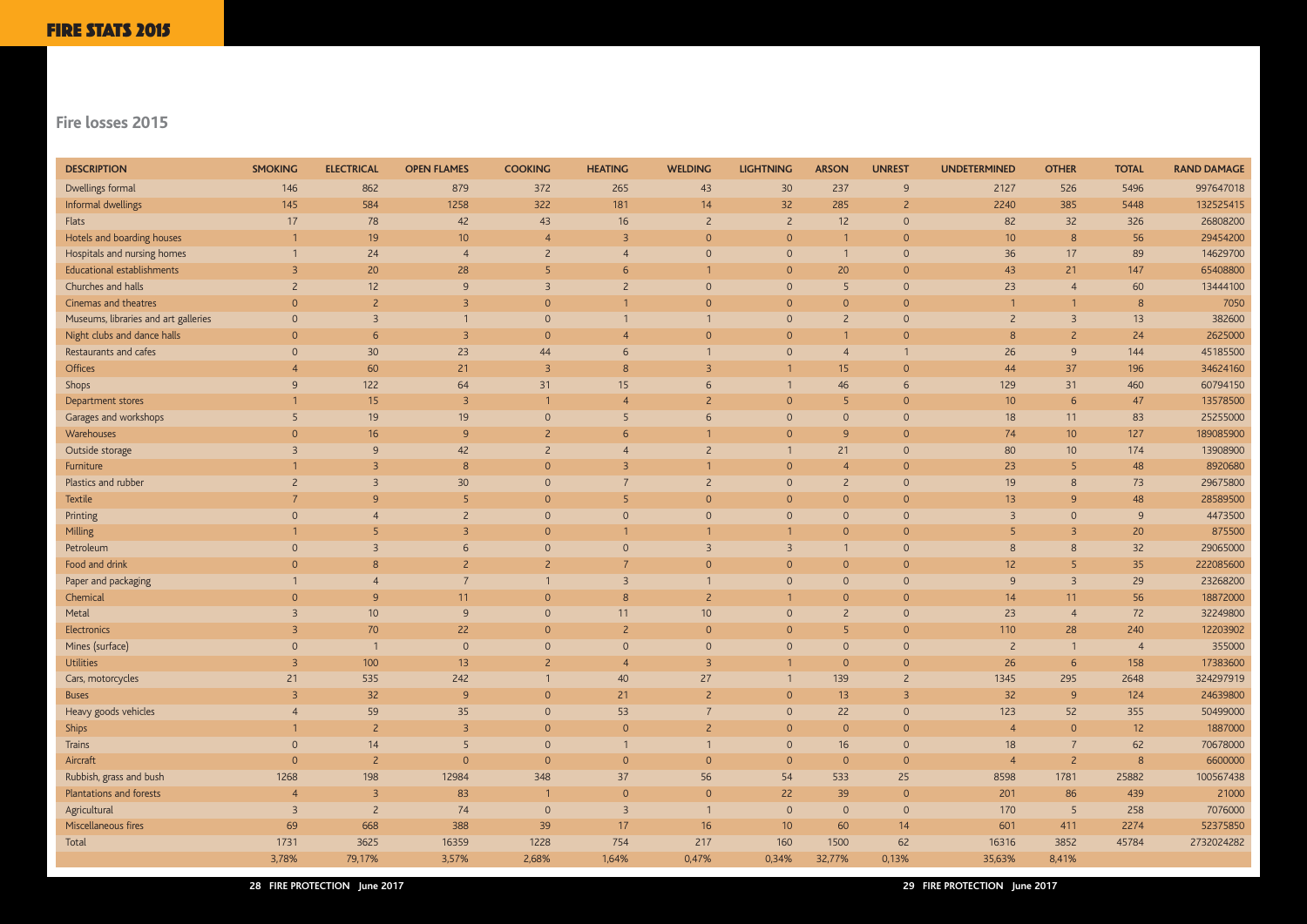

### **Compared residential (informal) fire losses 2004 - 2015**



#### **Fire losses 2004 - 2015**

|                                            | 2004             | 2005                              | 2006                                                                                | 2007                           | 2008         | 2009          | 2010         | 2011                                  | 2012      | 2013          | 2014                        | 2015                                                                                       |
|--------------------------------------------|------------------|-----------------------------------|-------------------------------------------------------------------------------------|--------------------------------|--------------|---------------|--------------|---------------------------------------|-----------|---------------|-----------------------------|--------------------------------------------------------------------------------------------|
| Dwellings formal                           |                  | R 151 123 212.50 R 240 213 106.25 | R 1 953 447 608.63                                                                  | R 387 890 154,43 R 387 199 973 |              | R 495 170 058 |              | R 525 406 578 R 576 242 642 556062426 |           | R 770 392 753 | R 408 543 965 R 997 647 018 |                                                                                            |
| Informal dwellings                         | R 286 929 364.00 | R 58 351 067.50                   | R 39 488 351,00                                                                     | R 105 547 103.50               | R 76 827 903 | R 101 174 053 | R 64 719 576 | R 102 389 740                         | 114556248 | R 117 693 080 | R 103 999 546 R 132 525 415 |                                                                                            |
| Flats                                      | R 18 316 482.50  | R 25 951 470,00                   | R 24 699 595.00                                                                     | R 42 713 920.00                | R 29 625 288 | R 31 858 641  | R 21 695 900 | R 31 496 970                          | 51584320  | R 34 968 000  | R 164 670 830 R 26 808 200  |                                                                                            |
| Hotels and boarding houses R 35 751 850,00 |                  | R 25 540 625,00                   | R 6 280 550,00                                                                      | R 37 120 250.00                | R 11 313 775 | R 38 899 991  | R 1 980 700  | R 18 015 340                          | 22075400  | R 85 813 450  | R 3 272 490                 | R 29 454 200                                                                               |
| <b>TOTAL</b>                               |                  |                                   | R 492 120 909.00 R 350 056 268.75 R 2 023 916 104.63 R 573 271 427.93 R 504 966 938 |                                |              | R 667 102 744 |              |                                       |           |               |                             | R 613 802 754 R 728 144 692 R 744 278 394,00 R 1 008 867 283 R 680 486 831 R 1 186 434 833 |

|                         | 2004   | 2005   | 2006   | 2007   | 2008   | 2009   | 2010   | 2011   | 2012  | 2013  | 2014  | 2015  |
|-------------------------|--------|--------|--------|--------|--------|--------|--------|--------|-------|-------|-------|-------|
| Total Loss in Rands     | 1211,9 | 1321,5 | 2732,9 | 1630,6 | 2312,5 | 2013,6 | 1323   | 2085,6 | 3162  | 2158  | 1847  | 2732  |
| <b>GNI</b>              | 1346.5 | 1492.2 | 1705.3 | 1935,5 | 2209,9 | 2342.4 | 2608,5 | 2897,6 | 3066  | 3441  | 3694  | 3913  |
| Fire Loss as a % of GNI | 0.09%  | 0,08%  | 0,16%  | 0,084% | 0,10%  | 0,09%  | 0,05%  | 0,07%  | 1,03% | 0,62% | 0,05% | 0,69% |
| No. of Fires            | 36,5   | 42,8   | 26,4   | 40,5   | 35,4   | 40,4   | 26,5   | 37,7   | 41,4  | 42,3  | 46,   | 45,7  |
| Population              | 46,9   | 46,9   | 47,8   | 48,6   | 49,3   | 49,9   | 49,9   | 51,7   | 52,2  | 52,9  | 53,5  | 54,3  |

Notes to table: Total loss in millions GNP Gross National Income - in thousand millions Number of fires in thousands Population in millions

| Year        | <b>Damages</b> |
|-------------|----------------|
| 2004 (3566) | R 286 929 364  |
| 2005 (3342) | R 58 351 068   |
| 2006 (3105) | R 39 488 351   |
| 2007 (4273) | R 105 547 104  |
| 2008 (3279) | R 76 827 903   |
| 2009 (4008) | R 101 174 053  |
| 2010 (2590) | R 64 719 576   |
| 2011(4046)  | R 102 389 740  |
| 2012 (4516) | R 114 556 248  |
| 2013 (4886) | R 117 693 080  |
| 2014 (5191) | R 103 999 546  |
| 2015 (5448) | R 132 525 415  |

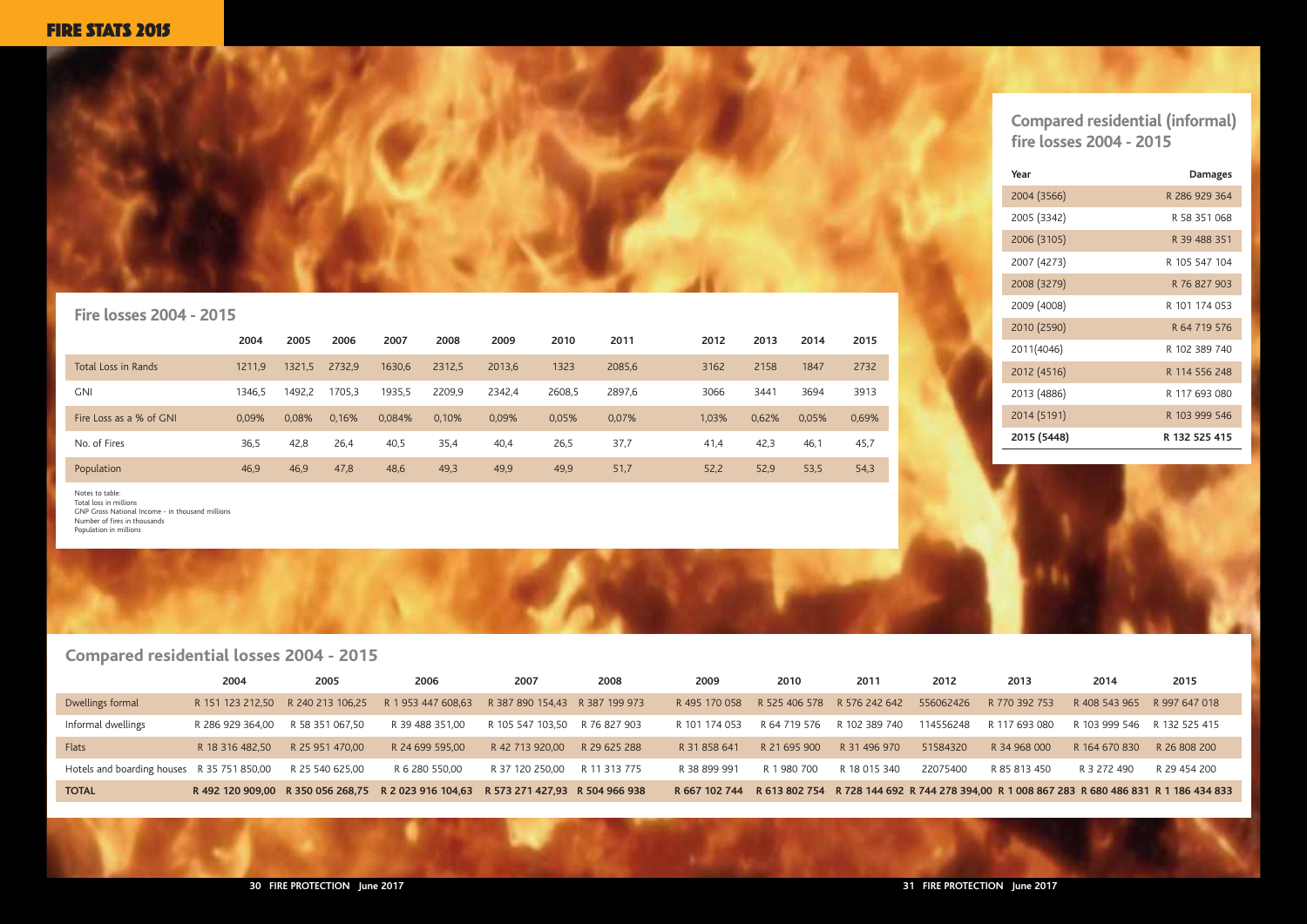# **Occupancies 2015**

| Description                          | <b>Total</b> |
|--------------------------------------|--------------|
| Dwellings formal                     | 5496         |
| Informal dwellings                   | 5448         |
| <b>Flats</b>                         | 326          |
| Hotels and boarding houses           | 56           |
| Hospitals and nursing homes          | 89           |
| <b>Educational establishments</b>    | 147          |
| Churches and halls                   | 60           |
| Cinemas and theatres                 | 8            |
| Museums, libraries and art galleries | 13           |
| Night clubs and dance halls          | 24           |
| Restaurants and cafes                | 144          |
| Offices                              | 196          |
| <b>Shops</b>                         | 460          |
| Department stores                    | 47           |
| Garages and workshops                | 83           |
| Warehouses                           | 127          |
| Outside storage                      | 174          |
| Furniture                            | 48           |
| Plastics and rubber                  | 73           |
| <b>Textile</b>                       | 48           |
| Printing                             | 9            |
| Milling                              | 20           |
| Petroleum                            | 32           |
| Food and drink                       | 35           |
| Paper and packaging                  | 29           |
| Chemical                             | 56           |
| Metal                                | 72           |
| Electronics                          | 240          |
| Mines (surface)                      | 4            |
| Utilities                            | 158          |
| Cars, motorcycles                    | 2648         |
| <b>Buses</b>                         | 124          |
| Heavy goods vechiles                 | 355          |
| Ships                                | 12           |
| <b>Trains</b>                        | 62           |
| Aircraft                             | 8            |
| Rubbish, grass and bush              | 25882        |
| Plantations and forests              | 439          |
| Agricultural                         | 258          |
| Miscellaneous fires                  | 2274         |
| <b>Total</b>                         | 45784        |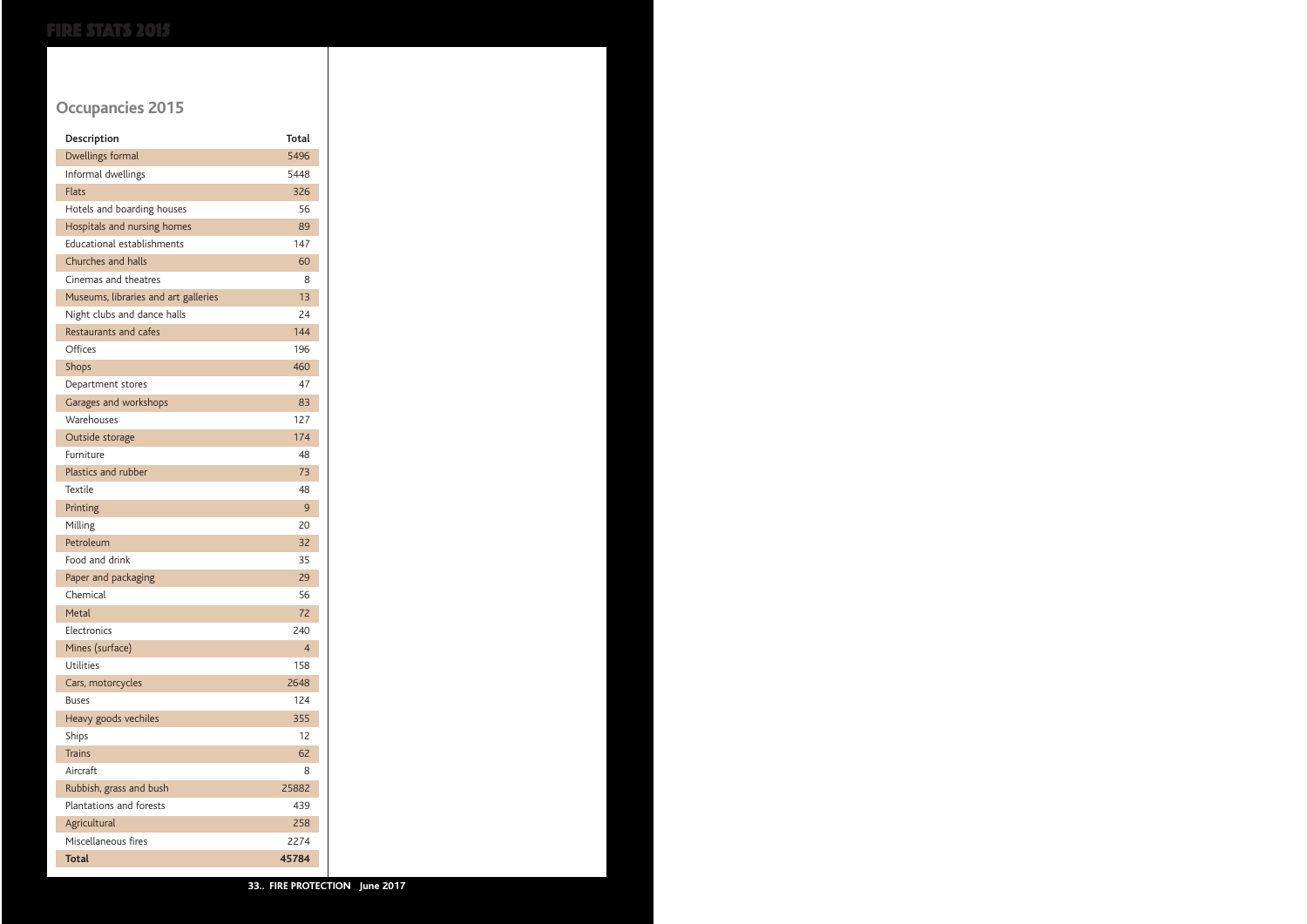# **Industrial incidents 2004 - 2015**

| <b>Description</b>  | 2004 | 2005 | 2006 | 2007 | 2008 | 2009 | 2010           | 2011 | 2012 | 2013           | 2014 | 2015           |
|---------------------|------|------|------|------|------|------|----------------|------|------|----------------|------|----------------|
| Furniture           | 44   | 47   | 27   | 414  | 55   | 15   | 19             | 22   | 27   | 29             | 41   | 48             |
| Plastics and rubber | 65   | 63   | 33   | 94   | 73   | 96   | 69             | 88   | 77   | 60             | 83   | 73             |
| <b>Textile</b>      | 65   | 61   | 45   | 67   | 34   | 38   | 26             | 31   | 33   | 37             | 37   | 48             |
| Printing            | 12   | 9    | 6    | 18   | 8    | 13   | $\overline{7}$ | 11   | 8    | 13             | 13   | 9              |
| Milling             | 16   | 33   | 10   | 21   | 21   | 22   | 13             | 22   | 34   | 26             | 24   | 20             |
| Petroleum           | 9    | 22   | 13   | 21   | 16   | 20   | 20             | 26   | 22   | 13             | 13   | 32             |
| Food and drink      | 47   | 46   | 43   | 50   | 35   | 59   | 6              | 47   | 37   | 31             | 27   | 35             |
| Paper and packaging | 35   | 37   | 25   | 226  | 27   | 24   | 22             | 39   | 45   | 35             | 27   | 29             |
| Chemical            | 52   | 33   | 26   | 345  | 79   | 53   | 36             | 50   | 30   | 46             | 51   | 56             |
| Metal               | 51   | 85   | 38   | 80   | 69   | 74   | 61             | 60   | 50   | 35             | 66   | 72             |
| <b>Electronics</b>  | 132  | 116  | 129  | 135  | 191  | 170  | 155            | 203  | 177  | 247            | 232  | 240            |
| Mines (surface)     | 10   | 11   | 2    | 54   | 10   | 5    | $\overline{4}$ | 6    | 13   | $\overline{c}$ | 8    | $\overline{4}$ |
| <b>Utilities</b>    | 121  | 78   | 38   | 150  | 110  | 114  | 102            | 116  | 121  | 87             | 124  | 158            |
| <b>TOTAL</b>        | 659  | 641  | 435  | 1675 | 728  | 703  | 540            | 721  | 674  | 661            | 746  | 824            |